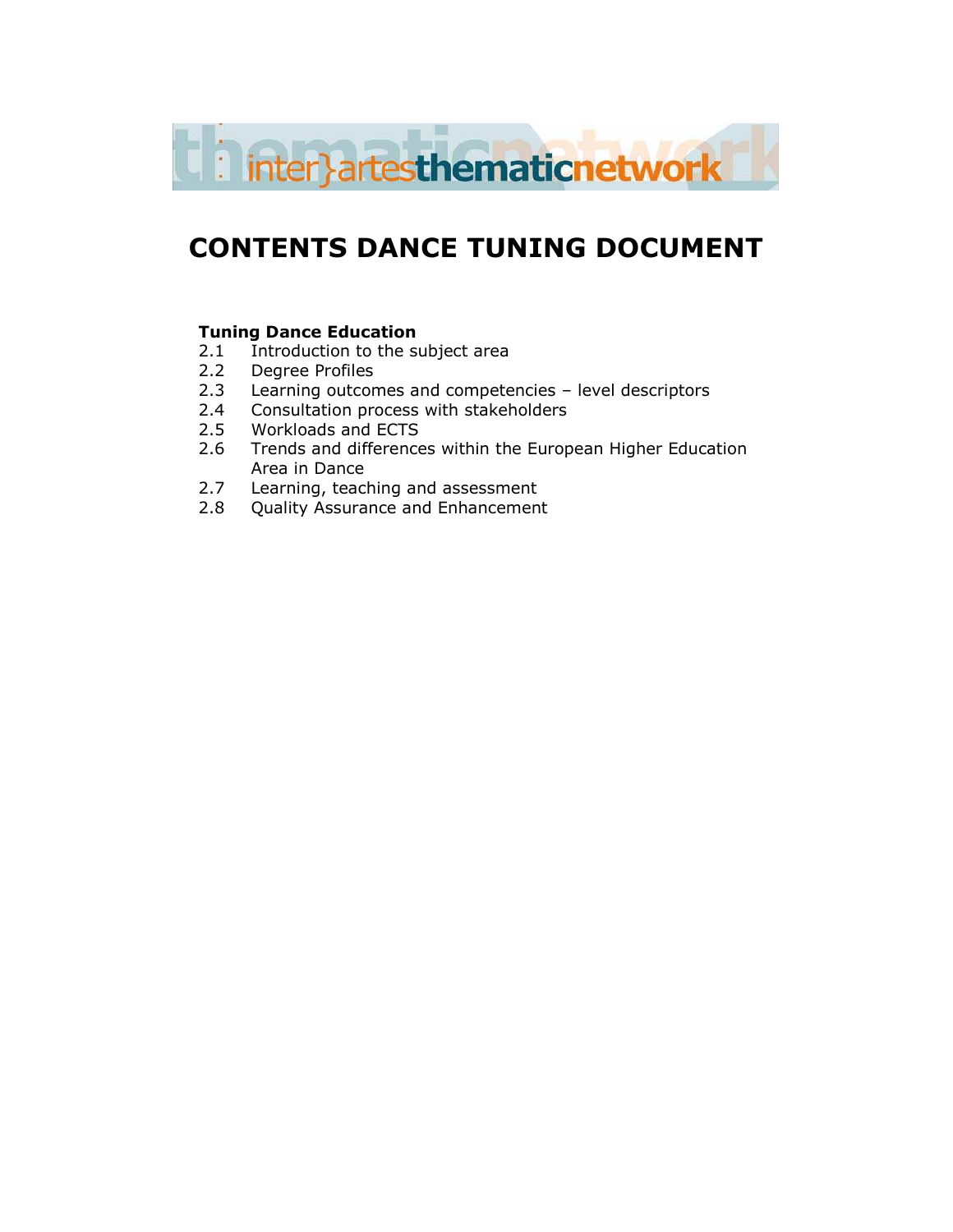# TUNING DOCUMENT DANCE EDUCATION

This tuning document has been produced by the ELIA Dance Section (EDS) within the framework of the inter}artes thematic network, strand 2.

#### 2.1 INTRODUCTION TO THE SUBJECT AREA

Dance is the physical language of the human experience celebrating the core experiences that have motivated people to participate in dance across all ages and cultures.

Before one can summarise the subject area of Dance it is essential to recognise that Dance is a diverse and often a multi disciplinary art form that embraces a range of subsidiary disciplines (e.g. performance, choreography, teaching, scenography, research, writing, and criticism). Although possible, few of these areas are studied individually with most being taught as part of a broad spectrum of classes in a multi-disciplinary environment. Dance requires a knowledge and understanding of all the arts it embraces.

Dance education in Europe is provided by a range of institutions including: universities, specialist academies and colleges of higher or further education. The manifold approaches to dance education mirror the variety of the art form. The variety in teaching of Dance runs from the traditional vocational model with its emphasis on intensive practical training, tutor directed learning, high teacher and student contact, an emphasis on the acquisition of technical skills to the academic tradition that implies student led study, tutor/student contact and with an emphasis on individual selfexpression and creativity (e.g. coaching and monitoring). The key of all the different learning & teaching models is fostering creativity, which requires a great deal of investment of the student as well as from the educator. Along this continuum there exist many approaches that combine the two methods in a variety of ways.

Dance can be seen as a barometer of social change. Of all art forms dance is most responsive to changes in social conditions, the street dances of one decade are likely to be absorbed into the art dance of another. Dance programmes play an active role in providing the necessary creative human capital.

While Dance has a long history and is in many cases built on practical, philosophical, theoretical and cultural traditions, it is not based in an ossified body of knowledge and skills but is characterised by changing social, political and artistic values and practices. It is the dynamic nature of these cultural practices and their frequently contested nature that sustains the vitality of dance. Taking into account the variety and dynamism of the subject, it is vital that any definition of the subject does not constrain or restrict future innovation. The continuation of well established methodologies and engagement with traditional subject matter should not be endangered.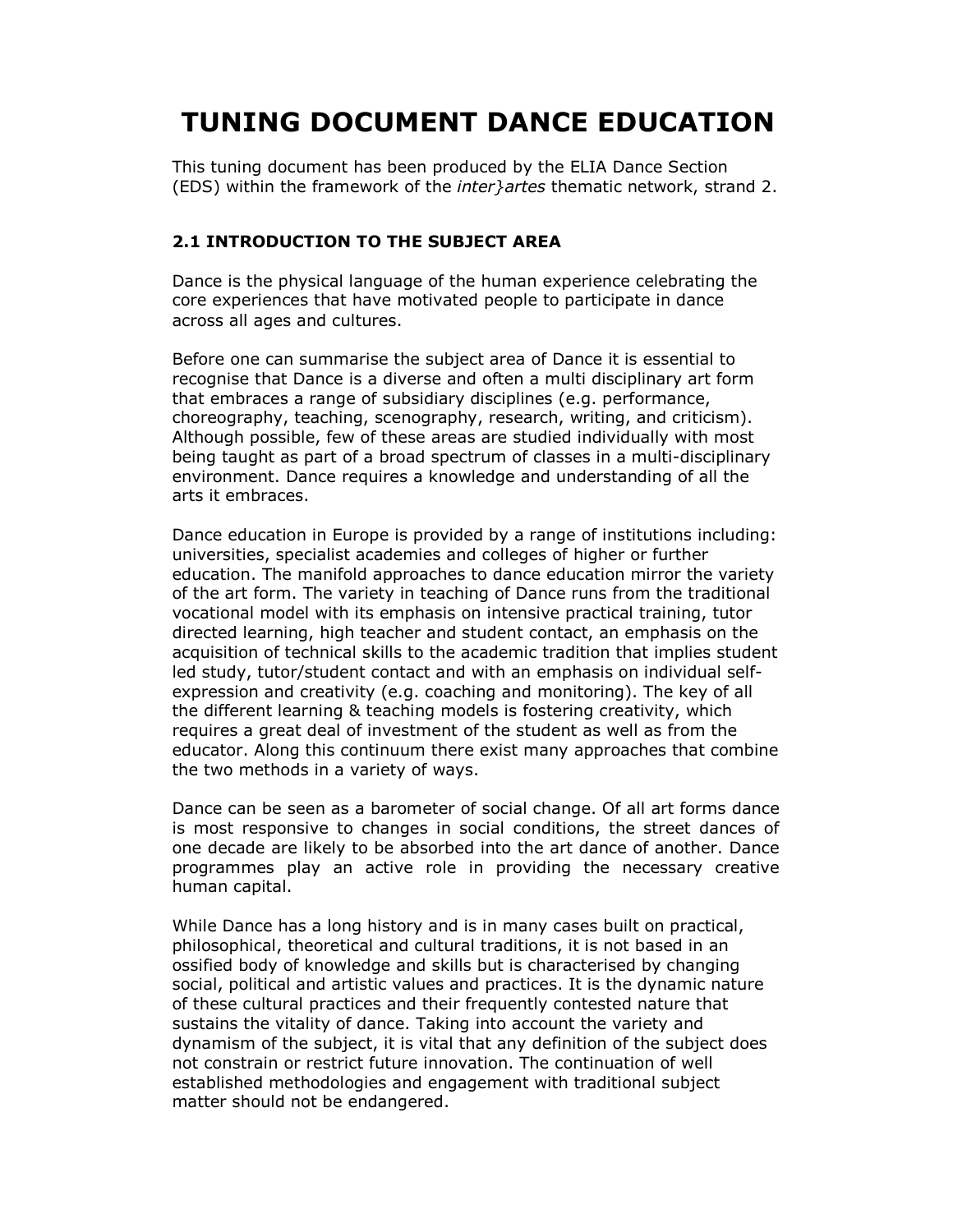Dance education involves an holistic approach to training the body (to develop dance technique), choreography, composition, making, performing, improvisation, professional work placement, teaching methods, technical support (sound, site, lighting, costume), critique (articulating critical views and ideas), multimedia (film and video) and dance theory. Further it includes skills to apply dance knowledge, skills and understanding in different contexts. It is usual for Dance programmes to develop a specific and integrated approach to craft (non-gender specific language), aesthetic thinking, critical reflection, making and public manifestation. There are different traditions of teaching dance and there are different traditions of teaching but the role of the 'artist-teacher' is essential to all Dance programmes.

Career paths following the study of Dance include: dancer/performer; choreographer; teacher; community dance artist; dance historian, therapist; critic, scholar. The transferable skills that students acquire during their studies (e.g. communication, ability to work effectively as a member of a team, risk-taking, etc.) are also relevant and valued in a range of other working contexts in particular creative and entrepreneurial contexts and in managerial contexts.

Dance is studied as both a practical and theoretical subject and most programmes of study will seek to provide a blend of these modes according to the declared aims and outcomes of the specific programme. Programmes of study that are taught in a range of institutions of higher education that have quite discrete missions and objectives for learning and teaching

#### 2.2 DEGREE PROFILES

As diversity is a characteristic and a value of Dance education across Europe, it is important that Dance programmes continue to set their own programme philosophies. Defining study programmes and content of Dance education is necessarily the responsibility of the individual institutions.

In Dance there are no countries represented within the subject group where the Bologna process is not being discussed with a view to implementation. A range of practice is currently seen in Dance programmes with regard to the Bologna three-cycle model. While some countries adopted a three cycle system model many years ago, others are at different stages of development.

Dance education comes from a situation where two educational systems exist next to each other. In a vocational system, education pupils start at a relatively early age and finish when they are 18/19 years old. In a higher education system students start when they are around 17/18 years old and are being educated in a three or four years bachelor's system. As a result significant differences in qualifications and recognition of diploma's and degrees still exist between Higher Education and vocational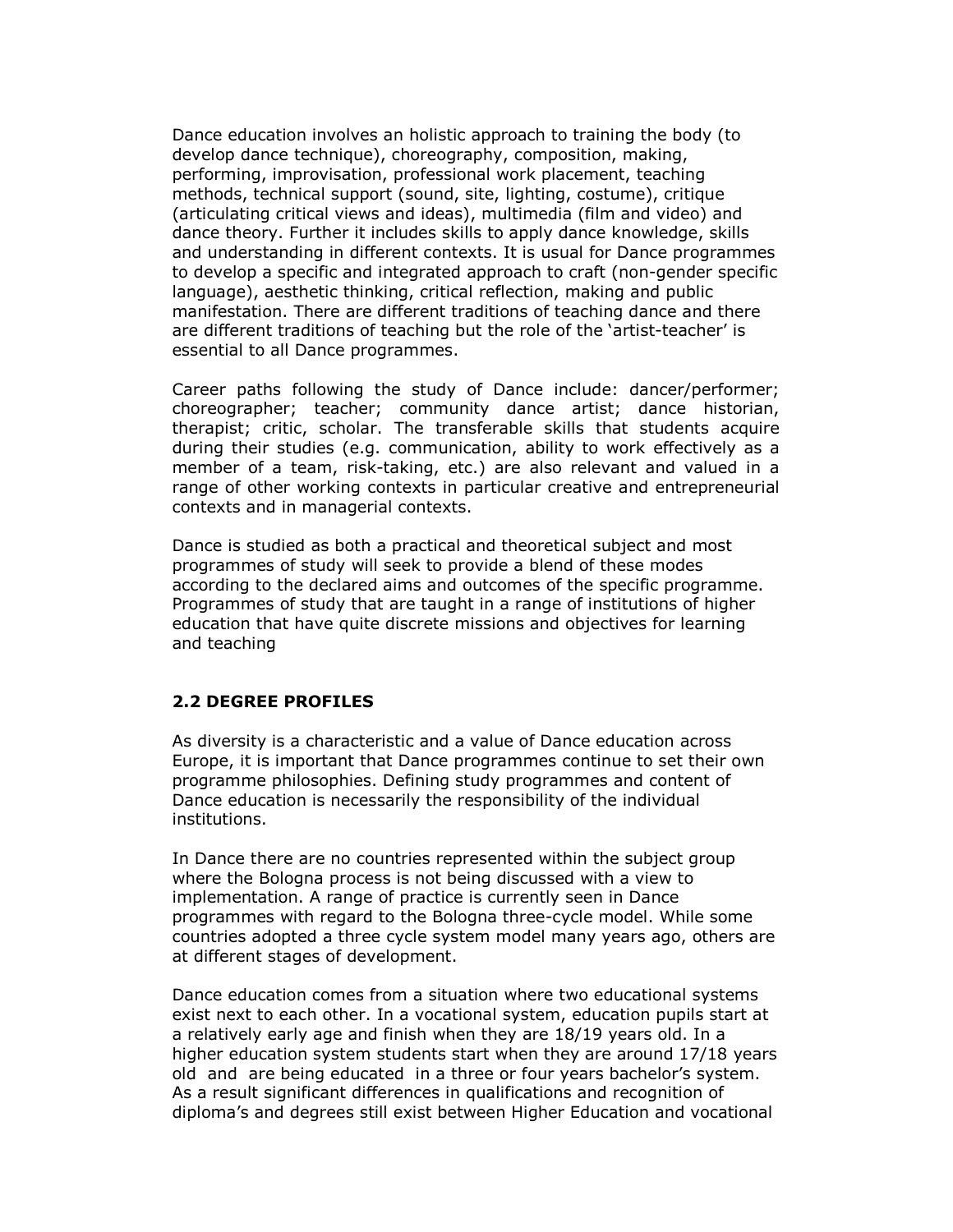schools. Although gradually solutions will be found to bridge the gap between these two types of education it makes it difficult to present a coherent picture of Dance education in Europe.

Masters' programmes are in development in some European countries, not yet in all Bologna countries. These programmes focus on specialised areas in the field of dance and on a synthesis of practice and theory. Some countries accept dancers into Masters' programmes, or even distinctly focus on dancers with a long standing professional working experience. In other countries, notably Germany this is still a problem, even though there is a definite need for such programmes as identified by the professional field.

It has been a tradition in dance education to offer post-graduate programmes focusing on personal deepening of practice and/or theory as well as specialised courses (e.g. repertoire, choreography, and teaching). Some of these post-graduate programmes have already been developed into Masters' programmes.

Third cycle programmes in Dance hardly exist at the moment. Some dance practitioners/Dance teachers have acquired an influential doctoral degree but these have been awarded by other disciplines (e.g. philosophy). Development of third cycle degrees is seen as important for the further recognition of Dance as an independent art form and for the further advancement of the sector.

#### Typical degrees offered in dance

| <b>First</b><br>cycle        | Given the variety of ways that subject area is described in the<br>titles of<br>programmes (for example, dance, dance: choreography,<br>choreography, choreography and dance, urban dance,<br>community dance) it is difficult to identify a 'typical' first<br>Degree cycle in the area of Dance. There are a wide range of<br>institutions that offer programmes, courses or pathways that<br>specialise in, or emphasise certain aspects of Dance. However,<br>typical elements of the Degree at this level include: Practical<br>Studio work, staff/student directed productions, the theory and<br>history of dance, research and professional practice. |
|------------------------------|---------------------------------------------------------------------------------------------------------------------------------------------------------------------------------------------------------------------------------------------------------------------------------------------------------------------------------------------------------------------------------------------------------------------------------------------------------------------------------------------------------------------------------------------------------------------------------------------------------------------------------------------------------------|
| <b>Second</b><br>Cycle       | The typical Degree at second cycle would also Dance with a<br>number of similar subject specific courses as described for the<br>first cycle. MA-Dance level: a wide range of specialist<br>programmes of continuing professional development, supported<br>by practical and/or theoretical research.<br>In many European countries MA programmes are still in<br>development                                                                                                                                                                                                                                                                                 |
| <b>Third</b><br><b>Cycle</b> | Typical Degrees at third cycle are Dance PhD level: A self<br>initiated and directed programme of research and practice with<br>a rigorous evaluation.                                                                                                                                                                                                                                                                                                                                                                                                                                                                                                        |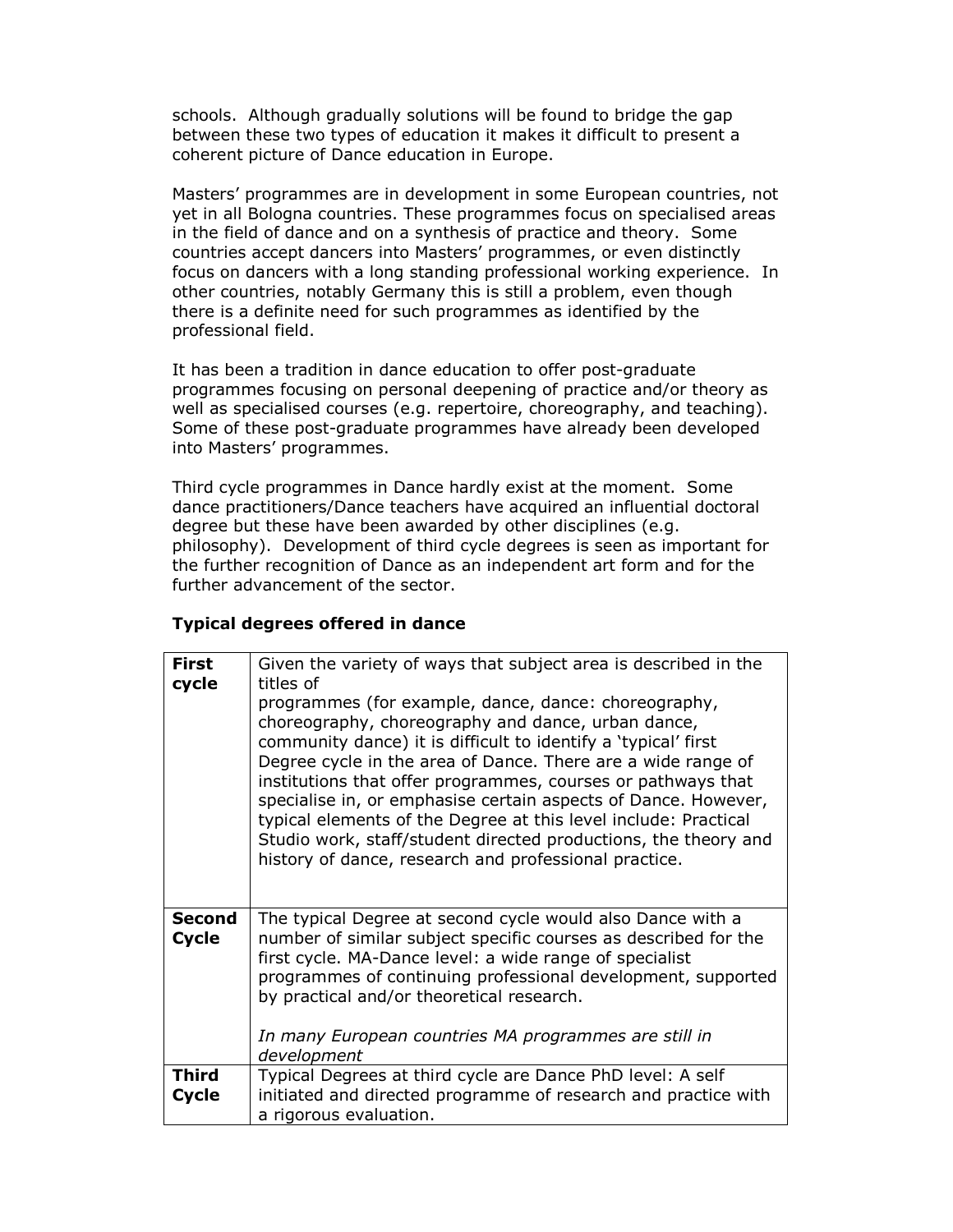| In many European countries PHD programmes are still in |
|--------------------------------------------------------|
| development                                            |

#### Typical occupations of the graduate in dance

Typical occupations include:

Dancer, teacher, choreographer, artist-in-residence, ballet mistress/master, costume designer, dance notator, dance therapist, critic, leisure & recreation instructor, artistic coordinator, accounting assistant, fundraiser, journalist, advertising agent, arts council director, public relations manager, rehearsal director, editor, event planner, stage manager, college professor, financial manager, studio owner, Pilates/ conditioning instructor.

The study of dance provides students with a broad range of skills applicable to the performing arts and beyond. A study of dance develops her/his skills in presenting, ability to perform in public, and control of the body. These competences allied with creativity, making skills, and analytical and critical reflection skills, acquired and enhanced during the study that makes them highly employable in relation to the application skills. Dancing also helps students to learn concentrate intensely, listen, observe, solve problems creatively, think critically, work under pressure, meet deadlines, and process constructive feedback The transferable skills that students acquire during their studies are also relevant and valued in a range of other working contexts in particular creative and entrepreneurial contexts and in managerial contexts.

| <b>First</b><br>Cycle         | By the end of this cycle students are equipped for professional<br>practice or further professional development as dance artists<br>and will have acquired numerous transferable skills that equip<br>them for employment. |
|-------------------------------|----------------------------------------------------------------------------------------------------------------------------------------------------------------------------------------------------------------------------|
|                               | Dancer/performer, choreographer, teacher                                                                                                                                                                                   |
|                               | It also leads to further study on a postgraduate Dance<br>programme, teaching qualifications or other subject areas.                                                                                                       |
| <b>Second</b><br><b>Cycle</b> | The students develop specialisation and depth, selecting<br>from the core competencies mentioned above                                                                                                                     |
|                               | Dancer/performer, choreographer, teacher, scholar                                                                                                                                                                          |
|                               | It also leads to further study on a PHD in Dance or other<br>subject area's.                                                                                                                                               |
| Third<br>Cycle                | The students undertake further research in order to enhance<br>and deepen their knowledge and may aid career development.                                                                                                  |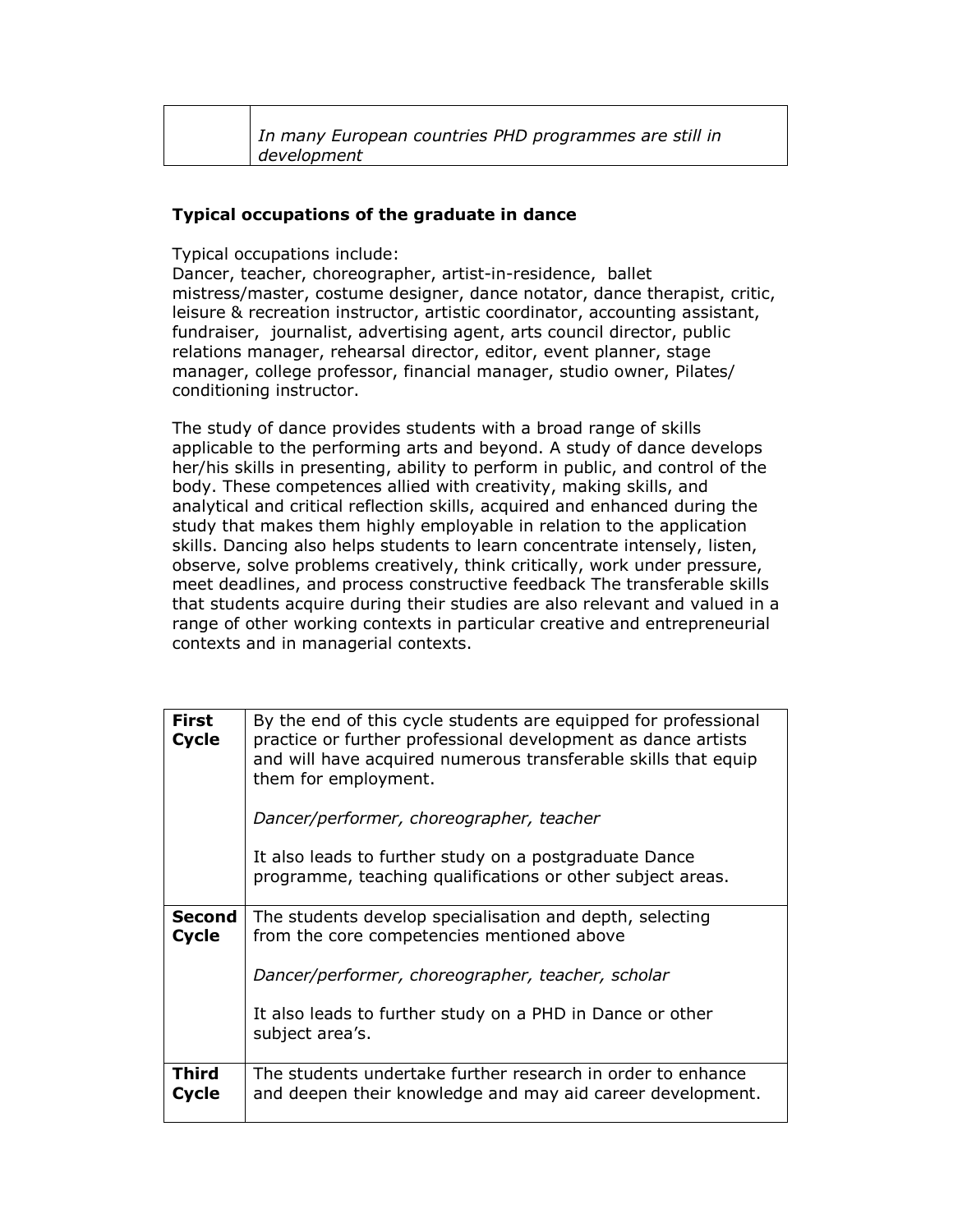| Academic career or Artistic career |
|------------------------------------|
|                                    |

# Role of the subject area in other degree programmes

Dance may be taken as a subcomponent in other degrees programmes such as Performance Studies, Cultural Studies, Education, Sport, Health Sciences, Fine Arts, Film Studies or combined with another area in subject degree Programmes.

### 2.3 LEARNING OUTCOMES AND COMPETENCIES- LEVEL DESCRIPTORS

# 1<sup>ST</sup> CYCLE LEARNING OUTCOMES AND COMPETENCIES

| <b>Technical/Artistic Skills</b>                                                                                                    |  |  |
|-------------------------------------------------------------------------------------------------------------------------------------|--|--|
| <b>Skills in the specific area</b>                                                                                                  |  |  |
| By the end of their studies, the students should be able:                                                                           |  |  |
| to accomplish, both intellectually, technically and creatively, the                                                                 |  |  |
| different challenges that the techniques, knowledge, research                                                                       |  |  |
| places at their disposal in realising his/her expression within the                                                                 |  |  |
| context of a dance production or his/her field of specialisation;                                                                   |  |  |
| to collaborate in the interpretation of the ideas and/or intentions                                                                 |  |  |
| expressed within an existing dance production or newly created<br>performance bringing these to an actual physical realisation in a |  |  |
| production;                                                                                                                         |  |  |
| to respond creatively to the professional opportunities that dance                                                                  |  |  |
| and other                                                                                                                           |  |  |
| related expressive forms provide them;                                                                                              |  |  |
| to demonstrate their awareness of the value of research, the                                                                        |  |  |
| rehearsal process and experience of performance and/or production                                                                   |  |  |
| as form of individual and collective development.                                                                                   |  |  |
|                                                                                                                                     |  |  |
| <b>Group Skills</b>                                                                                                                 |  |  |
| By the end of their studies the students should be able to:                                                                         |  |  |
| - contribute to the effective realisation of a performance or project;                                                              |  |  |
| - work securely within a commonly understood professional<br>vocabulary;                                                            |  |  |
| comprehend dance, in the widest sense, where the forms and                                                                          |  |  |
| techniques of expression and creativity are realised in production.                                                                 |  |  |
| <b>Preparation and Rehearsal Skills</b>                                                                                             |  |  |
| By the end of their studies, the students should be able to:                                                                        |  |  |
| manage their personal tasks, of establishing recognised goals, and                                                                  |  |  |
| to define and achieve collective objectives;                                                                                        |  |  |
| demonstrate an awareness of the techniques of rehearsal and<br>$\overline{\phantom{a}}$                                             |  |  |
| production which can lead to performance;                                                                                           |  |  |
| evidence that they have engaged with the making of and                                                                              |  |  |
| presentation of dance work.                                                                                                         |  |  |
|                                                                                                                                     |  |  |
| <b>Oral Skills</b>                                                                                                                  |  |  |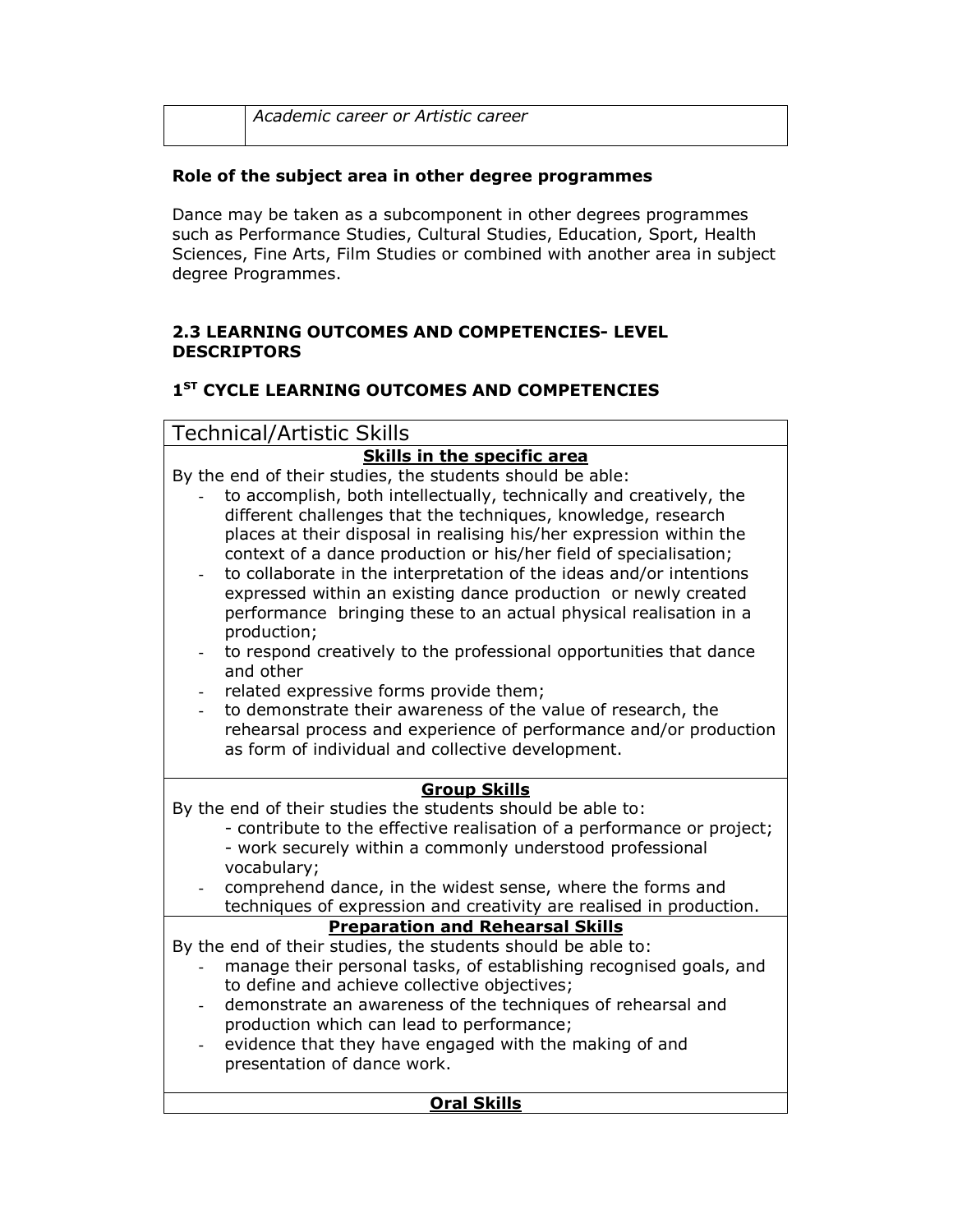By the end of their studies students should be able to:

- know how to use the vocabulary of dance as a form of
- communication between the strands of the dance medium;
- express themselves in an intelligent way in relation to the dances
- they have worked in/studied.

| <b>Theoretical Outcomes</b>                                                                                                                                                  |  |  |
|------------------------------------------------------------------------------------------------------------------------------------------------------------------------------|--|--|
| Knowledge and Understanding of the Language of Dance                                                                                                                         |  |  |
| By the end of their studies students should be able to:                                                                                                                      |  |  |
| understand the basic elements of the dance language, and to be<br>able to utilise these in analysis;                                                                         |  |  |
| make links between theory and practice within dance.                                                                                                                         |  |  |
| <b>Contextual Knowledge and Understanding</b>                                                                                                                                |  |  |
| A place dance works within different historical, ethno-social and<br>artistic contexts;                                                                                      |  |  |
| identify and recognise the work and thought of the key personalities<br>of his/her                                                                                           |  |  |
| specific area of intended practice, and of dance in general. They<br>able to contextualise the different theoretical<br>should be<br>currents and aesthetics they represent; |  |  |
| A evidence that they possess a sound understanding of the<br>technology appropriate to their discipline and how it can serve the<br>theatre;                                 |  |  |
| A understand the value of technological progress and its potential to<br>optimise                                                                                            |  |  |
| production procedures and processes, and potentially open new<br>approaches and                                                                                              |  |  |
| developments within their field of intended practice;                                                                                                                        |  |  |
| demonstrate artistic administration skills that enables them to<br>successfully                                                                                              |  |  |
| develop a professional activity;                                                                                                                                             |  |  |
| A evidence their awareness of the ethical considerations and                                                                                                                 |  |  |
| implications that are appropriate to their intended field of practice;<br>A demonstrate an awareness of the need to continually develop and                                  |  |  |
| deepen their theoretical knowledge and understanding in order to                                                                                                             |  |  |
| support their continued                                                                                                                                                      |  |  |
| demonstrate the ability to be reflective practitioners.                                                                                                                      |  |  |
|                                                                                                                                                                              |  |  |

# Generic Outcomes

# **Independence**

By the end of their studies students should be able to:

- Acollect, analyze and synthesize the information in the pursuit of an investigative attitude;
- Aengage in critical self-reflection, develop ideas and construct reasoned arguments;
- be autonomous, self-motivated and be able to self-manage, also within the interest of a performance/production/project.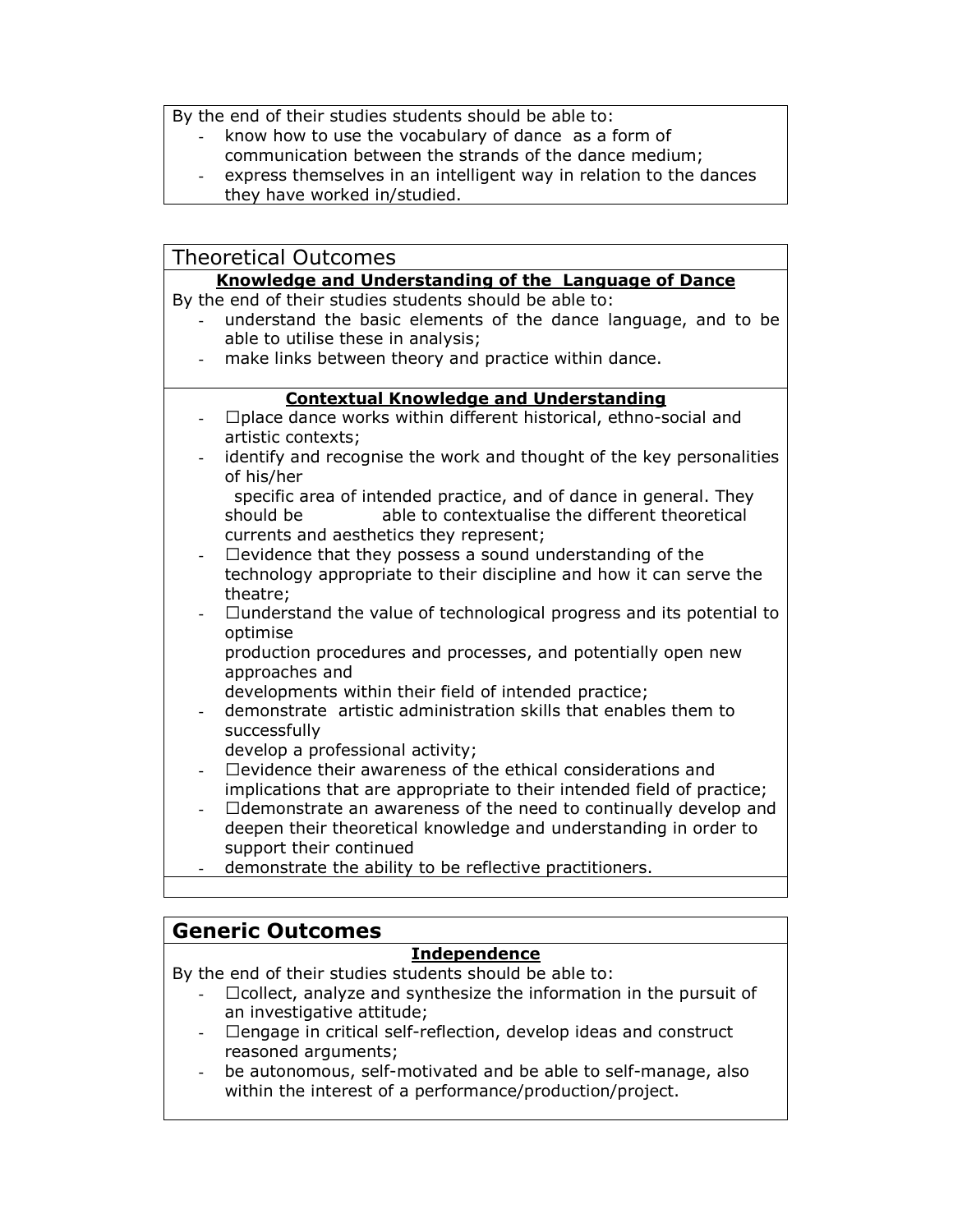#### Psychological Understanding

By the end of their studies, students should be able to make effective use of:

- their capacity to think and solve problems that are presented by production and/or performance challenges and opportunities;
- their emotional awareness, sensibility, imaginative and expressive capacities.

#### Critical Awareness

By the end of their studies, the students should:

- A be critically self-aware;
- be able to apply their critical capabilities to the work of others;
- have developed a broad social and civic awareness.

#### Communication Skills

By the end of their studies, the students should possess effective communication and social skills, including the ability to:

- work effectively and in harmony with others on projects and/or activities;
- demonstrate skills in teamwork, the discussion of ideas, the organization of tasks and in their respect for established deadlines;
- present work in a clear and accessible way;
- demonstrate the appropriate information and communication technology skills.

#### 2<sup>nd</sup> CYCLE LEARNING OUTCOMES AND COMPETENCIES

# Technical /Artistic Skills

#### Skills in Technical/Artistic Expression

By the end of their studies, the students must have acquired the capacity to:

- intervene in the multiple contexts of a theatrical production revealing themselves as creative professionals, demonstrating a technical maturity and artistic awareness adapted to the expression and realisation of their own expressive concepts;
- demonstrate an attentive, critical and creative commitment during the production process – as a means of assisting in the development of a consistent and credible performance;
- A recognise research as a form of accumulated knowledge and reflection, using the references found as the spur to new ideas and aesthetics.

# Skills in Technical/Artistic Autonomy

By the end of their studies the students must have:

- acquired the capacity to lead others, developing leadership abilities in an expressive and creative way, necessary to the accomplishment of all new projects;
- the ability to organise and administer their own projects, managing both human and material resources appropriately while also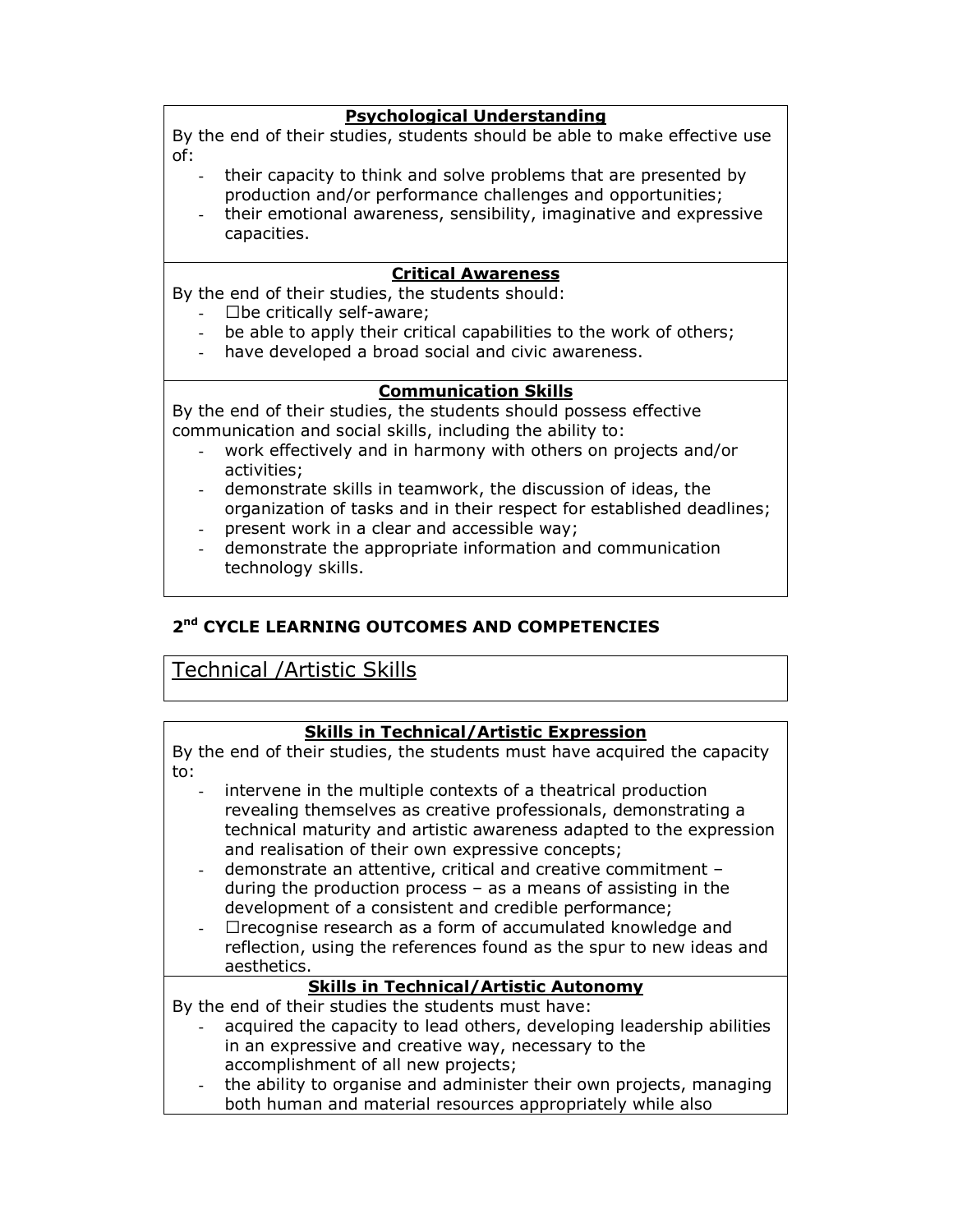| meeting the required deadlines for the successful execution of a<br>project its different stages                  |  |
|-------------------------------------------------------------------------------------------------------------------|--|
| <b>Oral Skills</b>                                                                                                |  |
| By the end of their studies the students should:                                                                  |  |
| be able to debate and reflect upon their own artistic projects in an                                              |  |
| articulate way;                                                                                                   |  |
| A have the personal resources for presenting creative solutions, in                                               |  |
| their specific area, as an integral element of the whole production                                               |  |
| <b>Pedagogic Skills</b>                                                                                           |  |
| By the end of their studies, students whose preferred option is the                                               |  |
| application of their dance education to broader contexts (such as,                                                |  |
| education, community and social contexts) should have additionally                                                |  |
| acquired:                                                                                                         |  |
| A the capacity to intervene in educational and artistic contexts as                                               |  |
| dance                                                                                                             |  |
| animators and they should reveal particular artistic and pedagogic                                                |  |
| maturity in this domain;                                                                                          |  |
| secure and developed methodological competences and a mastery                                                     |  |
| of a didactic knowledge in order to elaborate and apply programs<br>structured for artistic educational contexts. |  |
|                                                                                                                   |  |
|                                                                                                                   |  |

### Theoretical Outcomes

#### Analytical Competences

By the end of their studies the students should have:

- consolidated the methodological and auto-reflexive competences developed in the 1st cycle, and they should be able to autonomously apply analytical tools to produce critical analysis.

#### Contextual Knowledge and Understanding

By the end of their studies, the students must have:

- deepened their knowledge and understanding of several genres and styles of Dance;
- appreciating them in their historical and socio-cultural contexts as well as
	- recognising the essential bibliographical references;
- the capacity to interrelate the theory and the practice in dance; a demonstrable understanding of, and intelligent involvement with, cognate interdisciplinary; elements, as well as to be able to apply knowledge, practices, concepts and abilities of other disciplines or artistic/scientific areas in an effective way.

# Generic Outcomes

#### Independence

By the end of their studies the students must be able to demonstrate:

- an advanced capacity to work with a professional level of autonomy;
- critical reflection and originality in their creations through the collection, analysis and synthesis of information, and the generative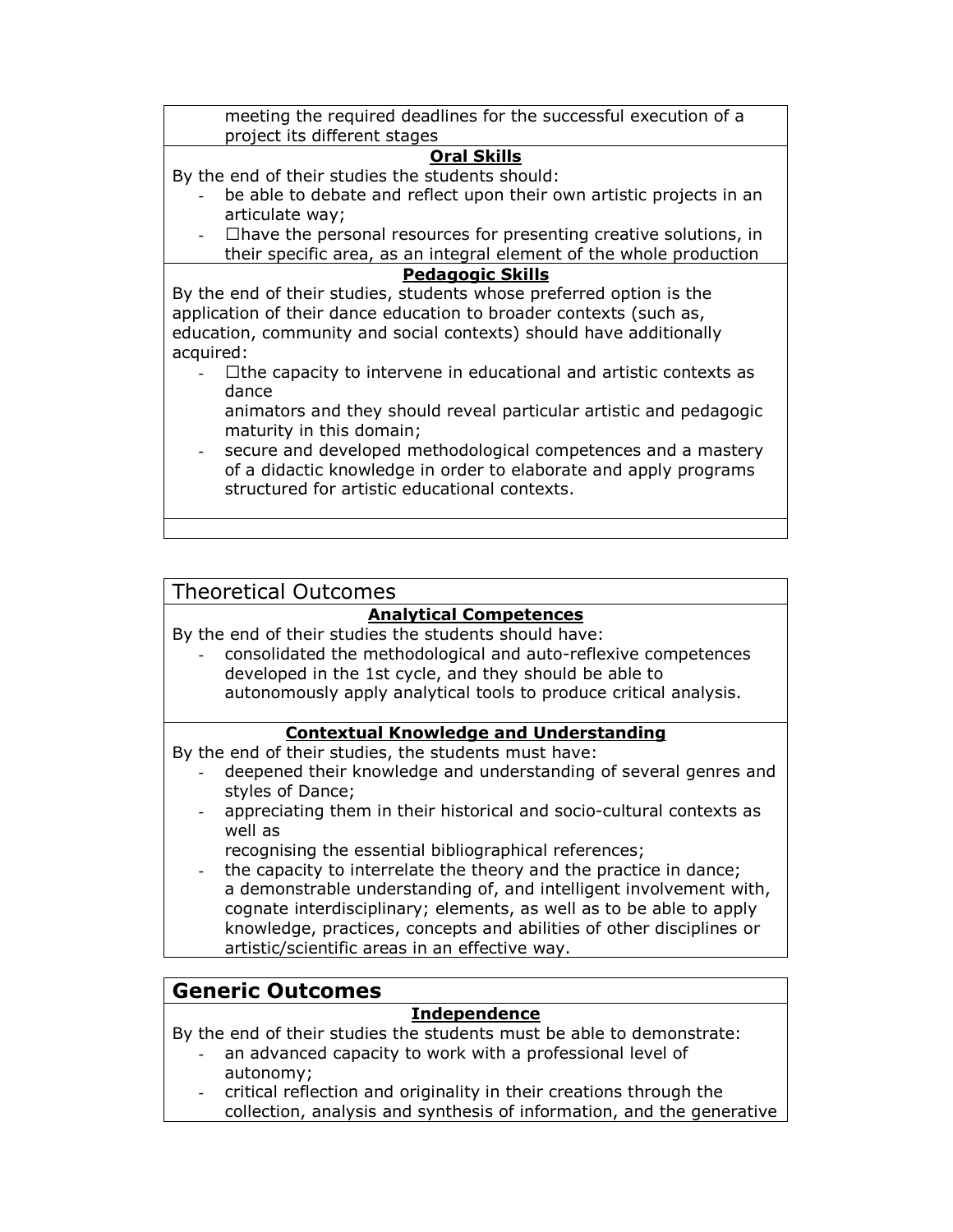development of ideas and concepts

### Self-Knowledge

By the end of their studies, the students must have:

advanced their capacity to make effective use of their imagination, knowledge and emotional understanding to work creatively towards the resolution of problems

## Critical Awareness

By the end of their studies, the students should be able to:

demonstrate a critical and self-critical awareness fully structured; recognise their individuality as an original contributor within the work of the group.

### Communication Skills

By the end of their studies the students must have deepened their social and communication skills so as to be able to:

- co-ordinate projects or collective activities;
- direct teams and assume the direction of collective processes where necessary, assuring the organization and transmission of the information;
- present projects in an articulate and original way;
- collaborate effectively with other individuals in a variety of cultural contexts;

# 3<sup>rd</sup> CYCLE LEARNING OUTCOMES AND COMPETENCIES

Have not been drafted yet, as there is not yet sufficient knowledge and experience within the sector to do this with some authority.

# 2.4 CONSULTATION PROCESS WITH STAKEHOLDERS

The tuning process initially involved a steering group from the ELIA Dance Section. The steering group consulted the following documents and papers: On the move- sharing experience on the Bologna Process; Four Years, ELIA On the Way to a European Higher Education Area in the Arts; the Dublin Descriptors; Milestone document 2004 – The distinctiveness of dance education in Europe and the UK Subject Benchmark Statements.

# 2.5 WORKLOAD AND ECTS

In the milestone document of 2004, Four Years, ELIA On the Way to a European Higher Education Area in the Arts, North and West Europe are identified as the most advanced in implementing ECTS or equivalent and compatible credit systems with the exception of some countries where there remain concerns about the 3 cycle system and the relevance of credits. In other countries progress was being made to convert to ECTS.

| First | $\vert$ 3 to 4 years 180 to 240 ECTS |
|-------|--------------------------------------|
| Cycle |                                      |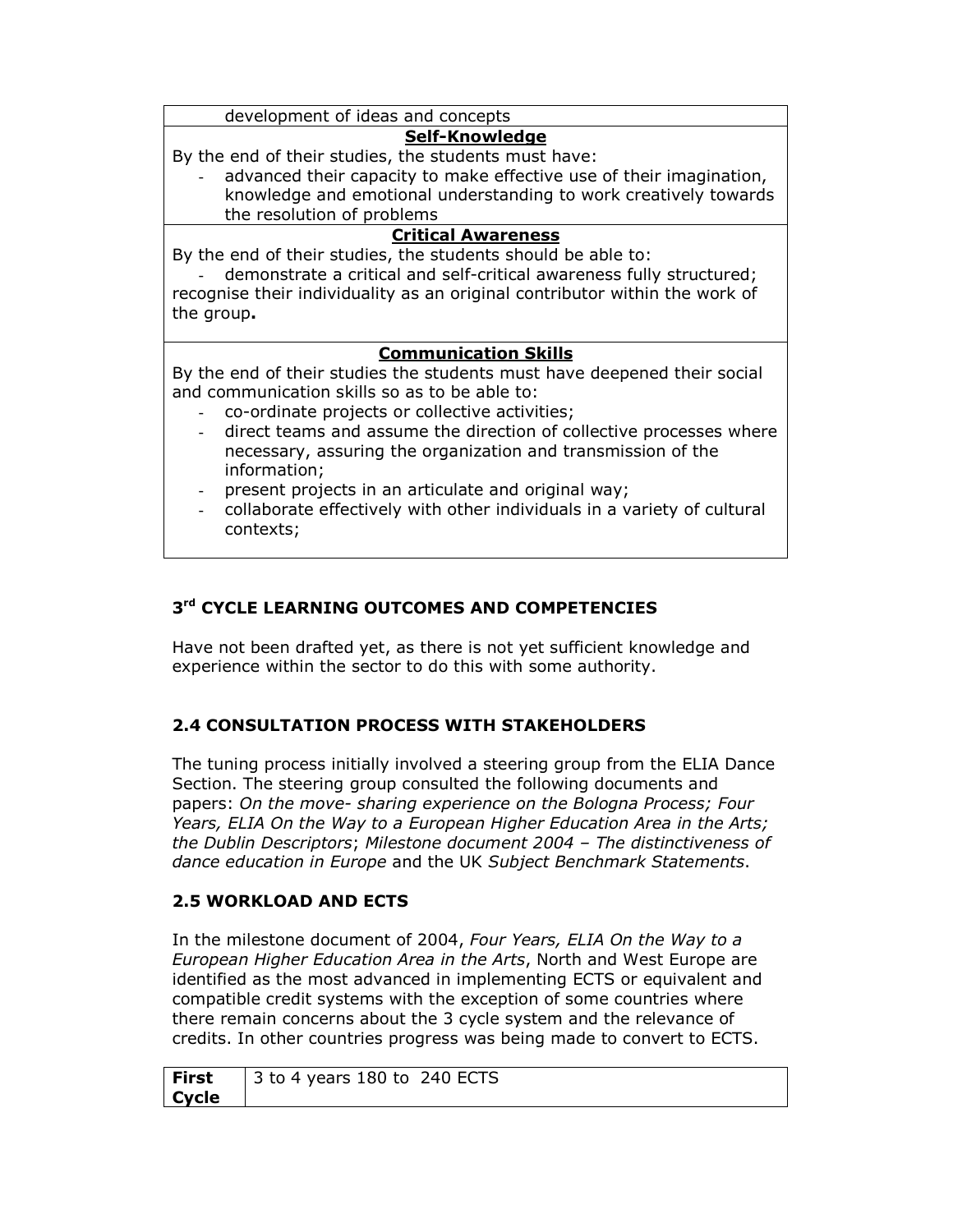| <b>Second</b> | 1 to 2 years 60 to 120 ECTS |
|---------------|-----------------------------|
| <b>Cycle</b>  |                             |
|               |                             |
| <b>Third</b>  | 2 to 5 years                |
| <b>Cycle</b>  |                             |
|               |                             |

#### 2.6 TRENDS AND DIFFERENCES WITHIN THE EUROPEAN HIGHER EDUCATION AREA IN DANCE

As already outlined in the introduction, diversity is both a characteristic and core value of Dance education and programmes may have distinctive characteristics related to national traditions and the nature of contemporary dance. A number of trends have been identified:

- Dance practice is dynamic and constantly evolving. Greater opportunities for dance artists now exist and there is an increased awareness of professional practice in Dance programmes.
- There is a trend towards the study of critical theory as integrated and directly related to students' own developing dance practice. The relationship between and proportion of theory and practice may be negotiated.
- Developments in technology have impacted on the way students learn. How exactly Dance programmes deal with this needs more research.
- Exchanges have become a feature of the curriculum. The universality of body language enables the student to participate in the programmes in other countries. International dance worlds now provide the context for their practice.
- Developments in dance are reflected in the curriculum with courses offering projects or modules e.g. distance-learning.

A number of differences have been identified:

- Some institutions consider that traditional subject disciplines provide students with useful contexts from which they can focus their studies. Others have established courses/ modules where students can engage in multi disciplinary forms of practice.
- There is a diversity of programme lengths. Many countries are moving from a system in which the three-cycle structure did not exist.
- Part time study is offered in a number of countries in a range of formats and over a different numbers of years. Part time students may swap between part time and full time modes or vice versa as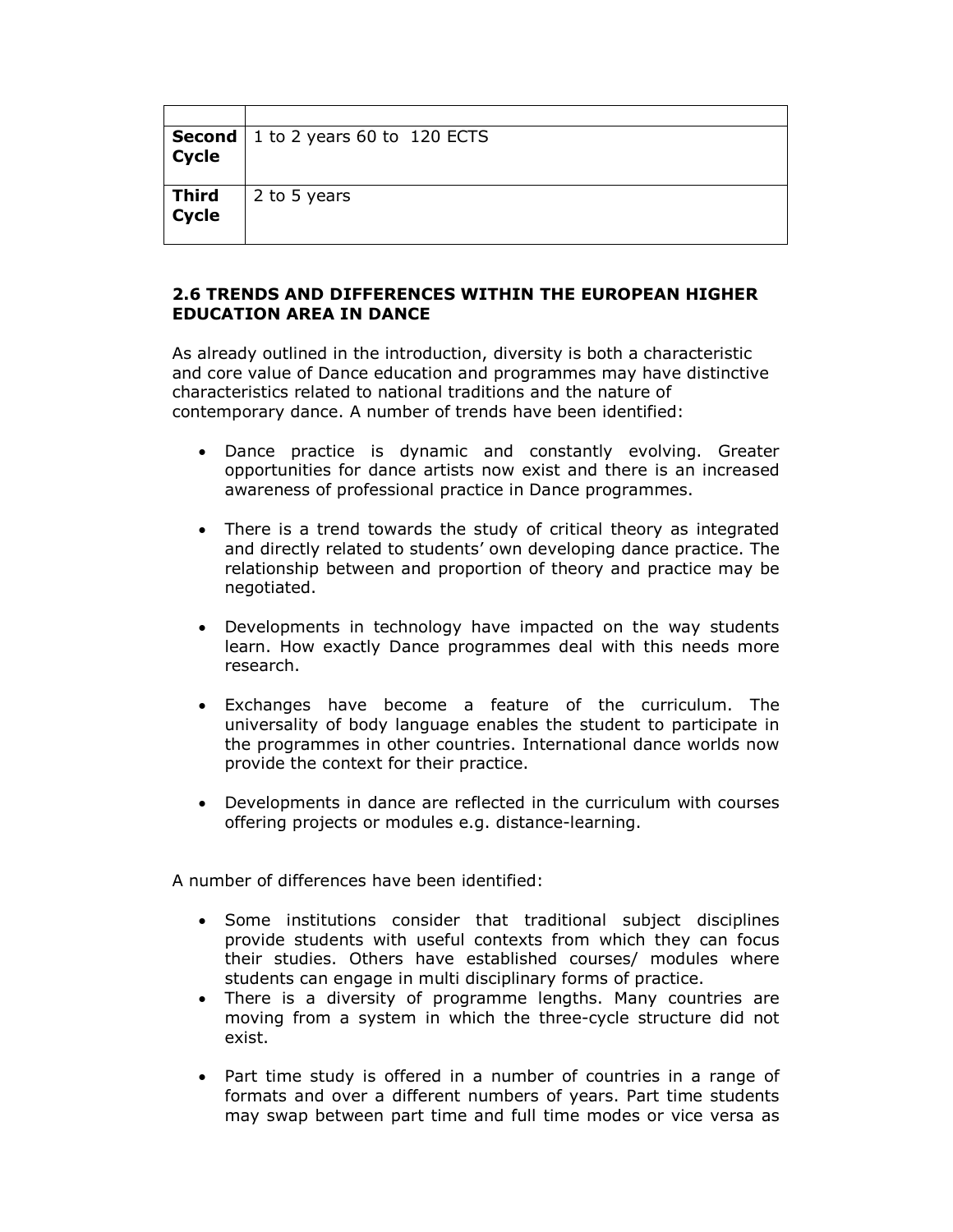their circumstances change. This has increased participation by 'non- traditional' learners.

## 2.7 LEARNING, TEACHING AND ASSESSMENT

Dance curricula and teaching and learning practices have developed in response to the wider cultural, ethnic and social context and associated changes in the nature of contemporary dance practice. In order for students to be prepared for and engage in professional dance practice, innovations in curriculum development have been required. At the same time many educations have preserved and deepened longstanding traditions in Dance training, protecting and revitalising cultural heritage.

Students will usually be involved in a wide range of learning activities such as:

independent artistic work, attending lectures and seminars, classes in technical skills; body conditioning, music, design, lighting etc, discussions on their own and others' performances, collective processes, producing their own and others' work and critical and self reflective writing about their own and others artistic work. Although Dance more than the Art or Theatre does rely heavily on traditional teacher student transmission, particularly so the classical techniques of ballet or the long established traditions of contemporary dance, different teaching styles and approaches in response to different learning outcomes e.g. student centred approach, tutor as facilitator are being used and further developed.

Students in dance institutions are, to an increasing extent, expected to take

responsibility for their own learning and artistic development. Assessment methods that stimulate active and independent learning are used with growing frequency, for instance via Progress File/Personal Development Planning and the use of a virtual learning environment (where appropriate).

#### 2.8 QUALITY ASSURANCE

The practical and ephemeral nature of Dance makes it difficult to create transparency in the field. Dance demands a wide range of tacit knowledge and is derived from an oral tradition. On the other hand, after overcoming the first obstacles, the formulation of written quality criteria has for most parts become a welcomed knowledge developing and deepening process.

In most Dance Departments, part-time staff with ongoing artistic careers is mixed with full time teaching staff. This merge of contemporary artistic experience and educational teaching stability creates a foundation for a challenging and inspiring, yet stable and secure learning environment for students.

Teachers in Dance institutions are in different ways regularly encouraged to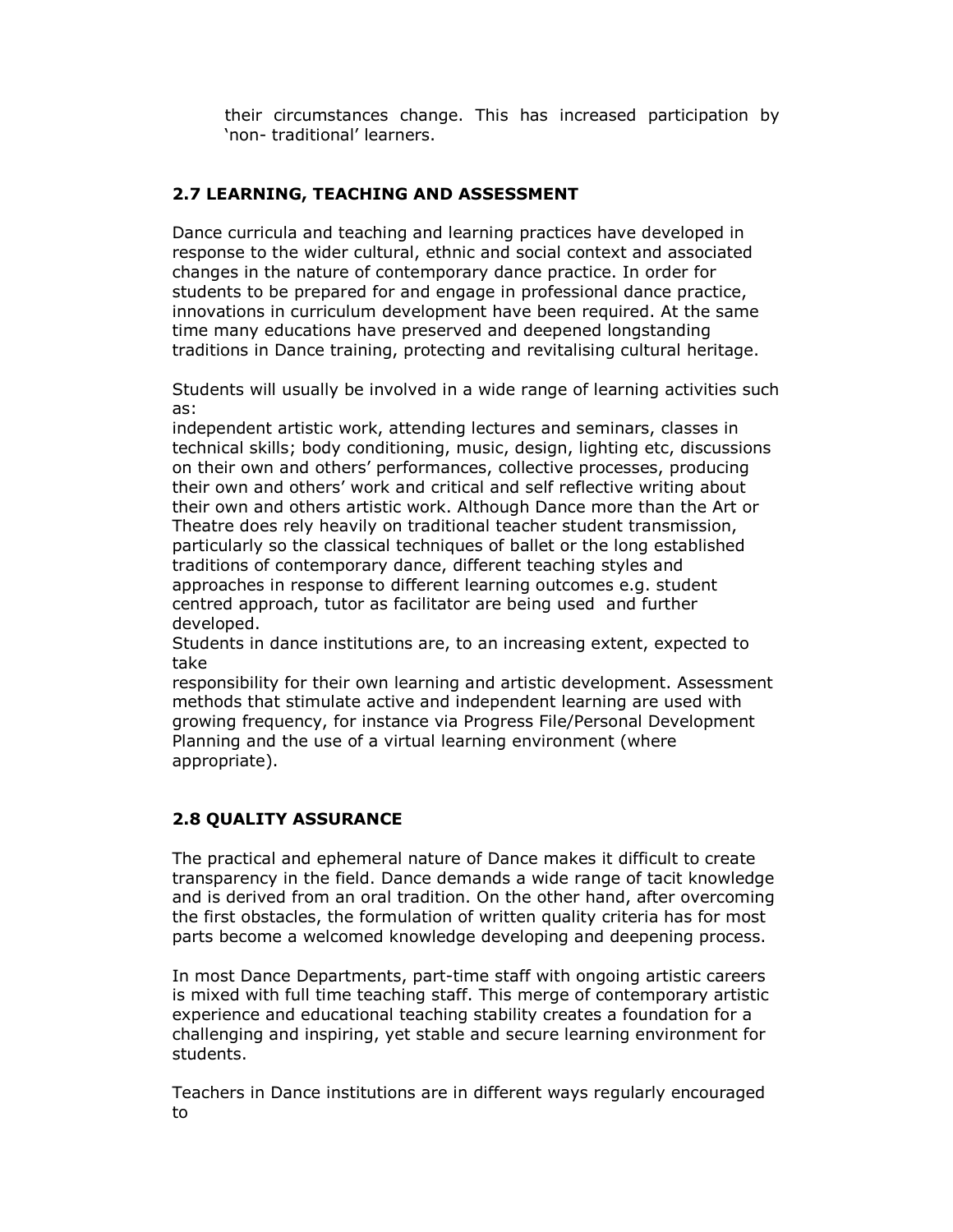develop their educational as well as artistic skills and knowledge. This ongoing professional and personal development combined with the vitality and topicality of staff involvement and is directly reflected in the quality, relevance and vitality of the learning and teaching available to students.

A wide range of monitoring and evaluation procedures provided by the institution are fed into open systems where implications for improvement are discussed, such as student satisfaction questionnaires; student and external representatives discussion and focus groups, staff views, reviews of student assessment.

Annual programme reviews that include students as well as the teaching team and non-judgmental peer observation may occur. In some countries (e.g. UK,

Ireland, Scandinavia, France) external examiners at all degree levels are involved in the process and seen as an essential part of the curriculum.

In some countries periodic (5 yearly) regular monitoring by an internal panel of external experts from Higher Education or related professional agencies appointed by the faculty/department or institution are invited to scrutinise and to assess performance, quality maintenance and enhancement processes of programmes, faculties/departments and institutions. This process is usually based on the analysis of a self-study (evaluated) report and accumulated results, annual reports and documentation covering the period in retrospect and plans for future development.

Processes of quality enhancement vary considerably across Europe. A variety of tools and participants is required. Students are increasingly involved in quality assurance and improvement processes as part of their development as reflective professionals.

External evaluations by national and international quality assurance agencies are playing an increasingly important role. These processes are usually developed on a consultative basis and utilize a self-study/analyses process that provides a focus for faculty/departmental and personal reflection and improvement.

#### Example 1

Self-managed projects:

These projects are initiated to give students a greater understanding of the entire production process leading to performance and to gain a strong sense of responsibility for their own artistic statements. Early in their studies students are told to start working on their own performance that will be presented during the final year of their dance programme. With supervision they then have to develop a personal performance to be presented to a public audience. They are free to base their work on whatever stimulus is interesting to them. The result as well as the process is thereafter evaluated and documented.